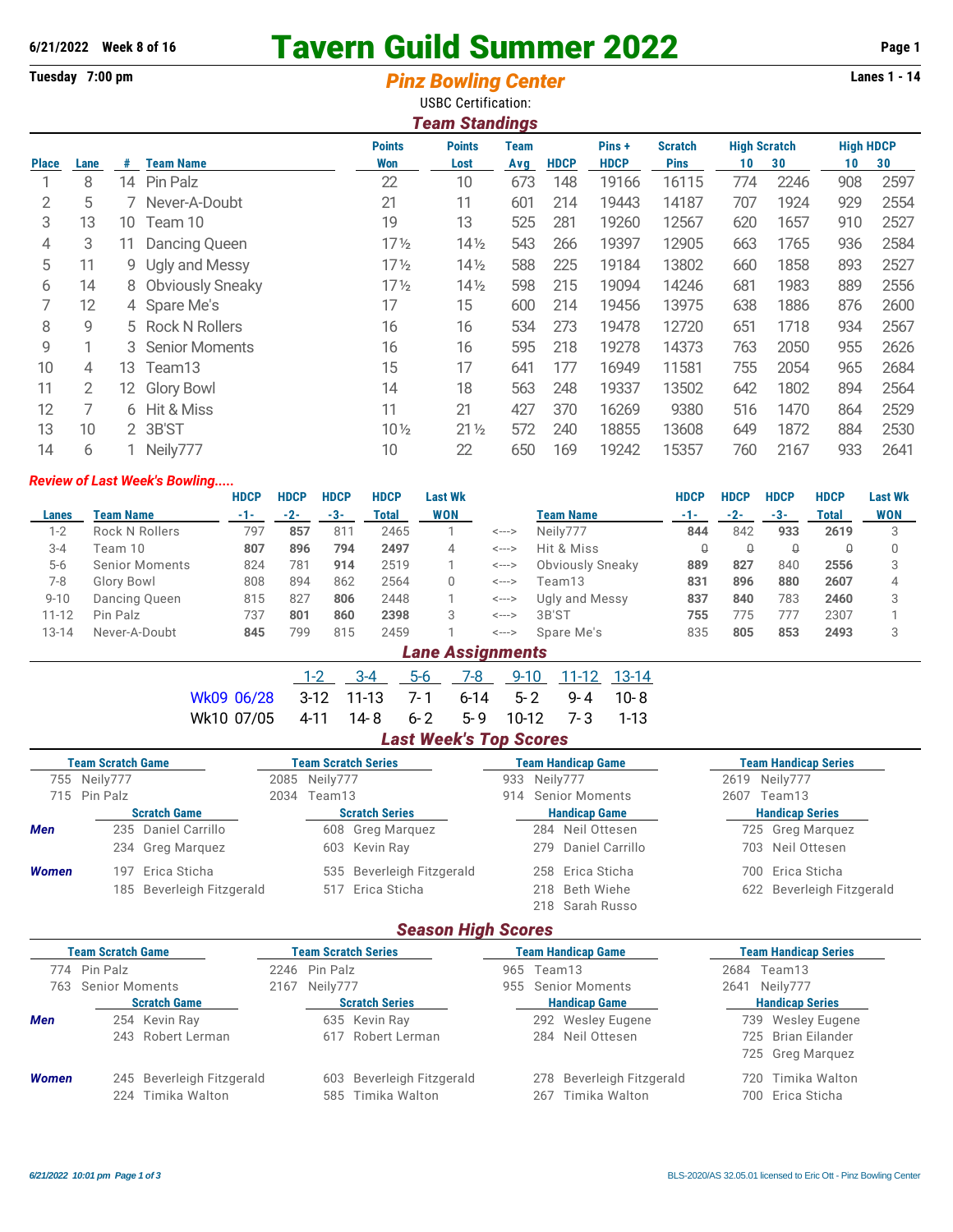| 6/21/2022                          | <b>Week 8 of 16</b>                       |            |                 | <b>Tavern Guild Summer 2022</b> |          |                 |                |            |                |            |              | Page 2       |
|------------------------------------|-------------------------------------------|------------|-----------------|---------------------------------|----------|-----------------|----------------|------------|----------------|------------|--------------|--------------|
|                                    |                                           |            |                 | <b>Team Rosters</b>             |          |                 |                |            |                |            |              |              |
| <b>Bowling</b>                     |                                           |            |                 |                                 |          | <b>To Raise</b> | <b>To Drop</b> |            |                |            |              | <b>HDCP</b>  |
| ID#<br><b>Hand</b><br>1 - Neily777 | <b>Name</b>                               |            | <b>Avg HDCP</b> | <b>Pins Gms</b>                 |          | $Avg +1$        | $Avg -1$       | $-1-$      | $-2-$          | $-3-$      | <b>Total</b> | <b>Total</b> |
| 2                                  | Neil Ottesen                              | 147        | 56              | 2205                            | 15       | 459             | 440            | 149        | 144            | 221        | 514          | 703          |
| 1                                  | Eric Ott                                  | 135        | 67              | 2847                            | 21       | 417             | 392            | 158        | 126            | 149        | 433          | 637          |
| 3                                  |                                           | 177        | 29              | 4257                            | 24       | 549             | 521            | 167        | 183            | 185        | 535          | 622          |
| 4                                  | <b>Beverleigh Fitzgerald</b><br>Kevin Ray | 191        | 17              | 3441                            | 18       | 591             | 569            | 192        | 211            | 200        | 603          | 657          |
| 2 - 3B'ST                          |                                           |            |                 |                                 |          |                 |                |            |                |            |              |              |
| 7                                  | <b>Brian Spiagia</b>                      | 140        | 63              | 1686                            | 12       | 429             | 413            | a130       | a130           | a130       | 390          | 579          |
| 6                                  | <b>Beth Wiehe</b>                         | 143        | 60              | 2580                            | 18       | 444             | 422            | 151        | 158            | 119        | 428          | 608          |
| 8                                  | <b>Tom Diaz</b>                           | 128        | 73              | 3077                            | 24       | 406             | 378            | 106        | 87             | 101        | 294          | 504          |
| 5                                  | <b>Brian Eilander</b>                     | 161        | 44              | 2416                            | 15       | 500             | 481            | 131        | 163            | 190        | 484          | 616          |
|                                    |                                           |            |                 |                                 |          |                 |                |            |                |            |              |              |
| <b>3 - Senior Moments</b><br>12    | Anthony Ciancola                          | 125        | 76              | 2264                            | 18       | 382             | 360            | 146        | 109            | 160        | 415          | 649          |
| 10                                 | Rod Britt                                 | 155        | 49              | 3741                            | 24       | 471             | 443            | 141        | 151            | 163        | 455          | 599          |
| 9                                  | <b>Curt Zellers</b>                       |            | 48              |                                 | 24       |                 |                |            |                |            | 489          |              |
|                                    |                                           | 156        |                 | 3755                            |          | 484             | 456            | 149        | 150            | 190        |              | 636          |
| 11                                 | <b>Bob Arce</b>                           | 159        | 45              | 2394                            | 15       | 486             | 467            | 167        | 150            | 180        | 497          | 635          |
| 4 - Spare Me's<br>13               |                                           | 147        | 56              | 1775                            | 12       | 445             | 429            | 174        | 137            | 134        | 445          | 613          |
| 14                                 | Russ Lyon<br>Tom Ocfemia                  | 155        | 49              | 3255                            |          | 489             | 464            | 120        | 146            | 175        |              | 585          |
|                                    |                                           |            |                 |                                 | 21       |                 |                |            |                |            | 441          |              |
| 15                                 | Ron Goins                                 | 150        | 54              | 1800                            | 12       | 465             | 449            |            |                |            | 0            | $\mathbf 0$  |
| 16                                 | Matt Adler                                | 148        | 55              | 3113                            | 21       | 463             | 438            | 177        | 153            | 179        | 509          | 686          |
| 5 - Rock N Rollers<br>17           | Robert Lerman                             | 177        | 29              | 3734                            | 21       | 538             | 513            |            | a167 a167 a167 |            |              | 588          |
|                                    |                                           |            |                 |                                 |          |                 |                |            |                |            | 501          |              |
| 18                                 | Paul Goolnick                             | 119        | 81              | 2749                            | 23       | 371             | 344            | 132        | 131            | 128        | 391          | 640          |
| 19                                 | Karin Bardizbanian                        | 105        | 94              | 1907                            | 18       | 319             | 297            | a95        | a95            | a95        | 285          | 567          |
| 20                                 | Ari Wasserman                             | 133        | 69              | 2801                            | 21       | 415             | 390            | 125        | 186            | 143        | 454          | 670          |
| 6 - Hit & Miss                     |                                           |            |                 |                                 |          |                 |                |            |                |            |              |              |
| 57                                 | Marianne Wayman                           | 86         | 111             | 1806                            | 21       | 282             | 257            | a76        | a76            | a76        | 228          | 561          |
| 82                                 | Khalif Jackson<br><b>Scott Rabin</b>      | 111        | 89              | 999                             | 9        | 345             | 332            | a101       | a101           | a101       | 303          | 570          |
| 84                                 |                                           | 106        | 93              | 849                             | 8        | 328             | 316            | a96        | a96            | a96        | 288          | 567          |
| 21                                 | Frank Vallenonga                          | 124        | 77              | 623                             | 5        | 377             | 368            |            | a114 a114 a114 |            | 342          | 573          |
| 7 - Never-A-Doubt                  |                                           |            |                 |                                 |          |                 |                |            |                |            |              |              |
| 27<br>26                           | Lee Fisher<br>David Josiah                | 157<br>142 | 47<br>61        | 2841<br>3411                    | 18<br>24 | 477<br>450      | 455<br>422     | 173<br>136 | 137<br>138     | 180<br>129 | 490<br>403   | 634          |
|                                    |                                           |            |                 |                                 |          |                 |                |            |                |            |              | 583          |
| 66                                 | Timika Walton                             | 162        | 43              | 3406                            | 21       | 506             | 481            | 144        | 162            | 148        | 454          | 577          |
| 25<br>8 - Obviously Sneaky         | John Ballowe                              | 140        | 63              | 3374                            | 24       | 433             | 405            | 179        | 149            | 145        | 473          | 665          |
| 30                                 | Perry Hernandez Sr                        | 169        | 36              | 3051                            | 18       | 519             | 497            | 200        | 147            | 170        | 517          | 628          |
| 29                                 |                                           | 167        | 38              | 4024                            | 24       | 512             | 484            | 191        | 192            |            | 544          | 664          |
|                                    | <b>Tony Rubin</b>                         |            |                 |                                 |          |                 |                |            |                | 161        |              |              |
| 61<br>31                           | Aquilera Adams                            | 95<br>167  | 103             | 1720                            | 18       | 296             | 274            | a85        | a85            | a85        | 255          | 564          |
|                                    | Jim Moore                                 |            | 38              | 3519                            | 21       | 513             | 488            | 191        | 181            | 202        | 574          | 700          |
| 9 - Ugly and Messy<br>36           | Patrick Condon                            | 128        | 73              | 2313                            | 18       | 396             | 374            |            | a118 a118 a118 |            | 354          | 573          |
| 33                                 |                                           | 151        | 53              |                                 |          | 465             | 445            |            | a141 a141 a141 |            | 423          |              |
| 72                                 | Steven Smith<br><b>William Wallis</b>     | 149        | 54              | 2423<br>1942                    | 16<br>13 | 458             | 441            | 174        | 190            | 149        | 513          | 582          |
| 34                                 |                                           |            |                 |                                 |          |                 |                |            |                |            |              | 696          |
|                                    | <b>Greg Carson</b>                        | 160        | 45              | 3863                            | 24       | 484             | 456            | 173        | 160            | 144        | 477          | 609          |
| 10 - Team 10<br>37                 |                                           |            |                 |                                 |          |                 |                |            |                |            |              |              |
| 40                                 | Larry Asher                               | 106<br>137 | 93<br>65        | 2551<br>3293                    | 24<br>24 | 338<br>433      | 310            | 116<br>133 | 86<br>200      | 98<br>125  | 300<br>458   | 576<br>659   |
|                                    | Andy Kodish                               |            |                 |                                 |          |                 | 405            |            |                |            |              |              |
| 62                                 | Erica Sticha                              | 146        | 57              | 3082                            | 21       | 446             | 421            | 166        | 197            | 154        | 517          | 700          |
| 63                                 | Dylan McKenzie                            | 136        | 66              | 3281                            | 24       | 418             | 390            | 108        | 129            | 133        | 370          | 562          |